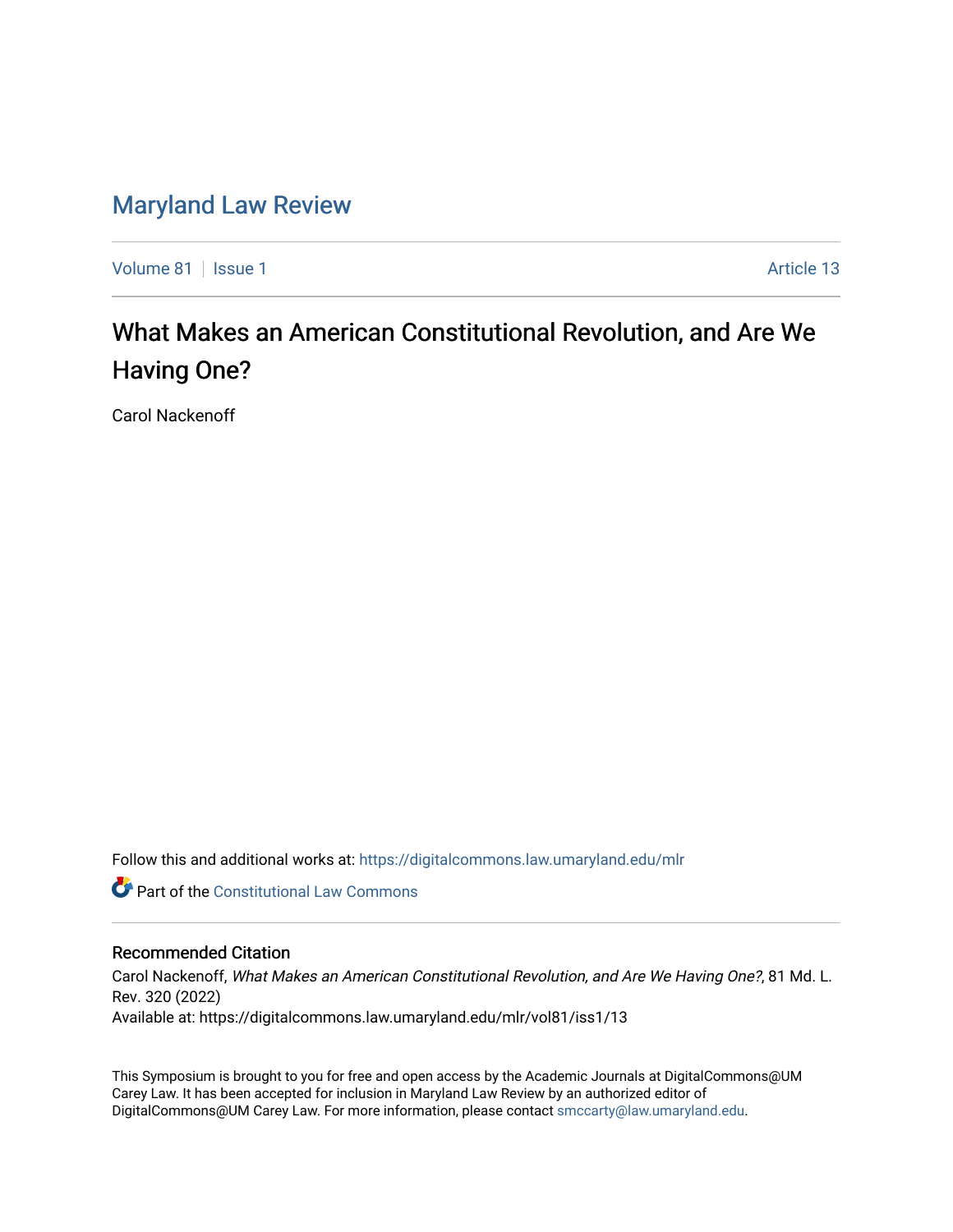## **WHAT MAKES AN AMERICAN CONSTITUTIONAL REVOLUTION, AND ARE WE HAVING ONE?**

CAROL NACKENOFF\*



From 1776.shop, a boutique run by Proud Boys members

#### **INTRODUCTION**

The 1775 Gadsden flag ("Don't tread on me"), 1776 hoodies, references to Capitol stormers as patriots, and claims that January 6, 2021, was the "Republicans' '1776 Moment'"1 certainly allude to revolution. A number of groups whose names are increasingly familiar oppose what they view as federal government tyranny and illegitimate exercise of power—they do not believe the government speaks for them (although President Trump may). Some who stormed the Capitol to "Stop the Steal" do not vote.<sup>2</sup> Trump and followers refuse to accept that the Democrats constitute a legitimate opposition party; instead, the country must be saved from them. A Pew survey tracked how partisan antipathy has become both more intense and more personal during the past decade: The proportion of partisans who harbor

<sup>© 2021</sup> Carol Nackenoff.

<sup>\*</sup> Richter Professor of Political Science, Swarthmore College.

<sup>1.</sup> A remark specifically attributed to Georgia Republican Representative Marjorie Taylor Greene. *See* Catie Edmonson & Luke Broadwater, *Before Capitol Riot, Republican Lawmakers* Fanned the Flames, N.Y. TIMES (Jan. 29, 2021), *Fanned the Flames*, N.Y. TIMES (Jan. 29, 2021), https://www.nytimes.com/2021/01/11/us/politics/republicans-capitol-riot.html. "Today is 1776," tweeted Colorado Republican Representative Lauren Boebert on January 6, 2021. Lauren Boebert (@laurenboebert), TWITTER (Jan. 6, 2021, 8:30 AM), https://twitter.com/laurenboebert/status/1346811381878845442. Both Greene and Boebert were first elected to the House in November 2020. Edmonson & Broadwater, *supra*. The Tea Party often used the Gadsden flag as well.

<sup>2.</sup> Blake Ellis & Melanie Hicken, *They Stormed the Capitol to Overturn the Results of an Election They Didn't Vote In*, CNN (Feb. 1, 2021, 2:07 PM), https://www.cnn.com/2021/02/01/us/capitol-rioters-non-voters-invs/index.html.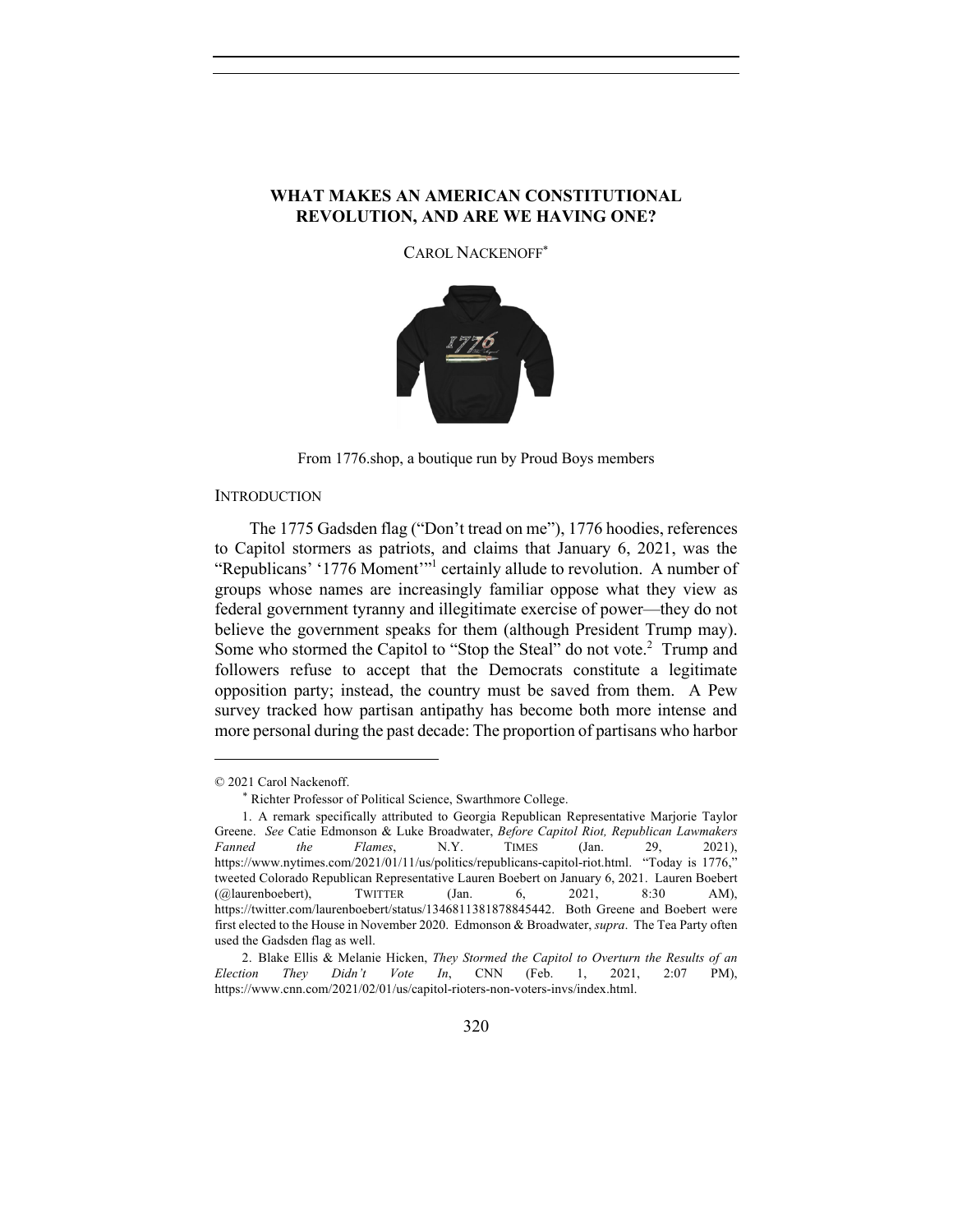cold or very cold feelings toward the other party continues to rise, and a disproportionate share of the most hostile are male.<sup>3</sup> A January 2021 survey found that 39% of Republicans (17% of Democrats) agreed that "[i]f elected leaders will not protect America, the people must do it themselves even if it requires taking violent actions."<sup>4</sup> In the same survey, 56% of Republicans (22% of Democrats) agreed that "[t]he traditional American way of life is disappearing so fast that we may have to use force to save it."<sup>5</sup>

A number of scholars have emphasized the oversized importance of the moment, some drawing analogies between the elections of 2020 and 1860.<sup>6</sup> Few think the results of this election will fundamentally address the crisis of democracy that they perceive. Both in terms of international affairs and domestic politics, we are said to be witnessing "a world-historical moment."<sup>7</sup> Will the United States survive as a republic of laws? Michael Klarman, American legal historian and Harvard constitutional law scholar, points out that "President Trump is largely a symptom of much deeper problems. That he was ever in a position to be elected President reveals how badly broken the American political system has become."<sup>8</sup> According to University of Chicago law professors Aziz Huq and Tom Ginsburg, "[c]ontrary to what one might assume given the robust celebration of the U.S. Constitution, that document and its common-law glosses have an ambiguous and uncertain relationship to the risk of constitutional retrogression."<sup>9</sup>

<sup>3.</sup> *How Partisans View Each Other*, PEW RSCH. CTR. (Oct. 10, 2019), https://www.pewresearch.org/politics/2019/10/10/how-partisans-view-each-other/. The share of Democrats rating Republicans very coldly (0–24 points) on a 100-point feelings thermometer rose from 41% to 57% from March 2016 to September 2019, while the percentage of Republicans rating Democrats very coldly rose from 46% to 60% during this period. *Id.* Now, 79% of Democrats rate Republicans coldly or very coldly and 83% of Republicans have similar views of Democrats. *Id.* About two-thirds of Republican and Democratic males give the other party very cold ratings. *Id.*

<sup>4.</sup> Daniel A. Cox, *After the Ballots are Counted: Conspiracies, Political Violence, and American Exceptionalism: Findings from the January 2021 American Perspectives Survey*, SURV. CTR. ON AM. LIFE (Feb. 11, 2021), https://www.americansurveycenter.org/research/after-theballots-are-counted-conspiracies-political-violence-and-american-exceptionalism/.

<sup>5.</sup> *Id.*

<sup>6.</sup> *See, e.g.*, Michael Hirsch, *The Most Important Election. Ever.*, FOREIGN POL'Y (Sept. 25, 2020, 2:07 PM), https://foreignpolicy.com/2020/09/25/2020-election-donald-trump-joe-biden/ (citing political scientist Charles Kupchan's claim about the importance and enormous stakes of the 2020 election). The Lincoln Project, founded in 2019 to defeat Donald Trump and Republicans who supported him in 2020, also drew explicit comparisons to the election of 1860. *See* Paige Williams, *Inside the Lincoln Project's War Against Trump*, NEW YORKER (Oct. 5, 2020), https://www.newyorker.com/magazine/2020/10/12/inside-the-lincoln-projects-war-againsttrump?utm\_source=NYR\_REG\_GATE.

<sup>7.</sup> Hirsch, *supra* note 6 (citing John Ikenberry and Joseph Nye for this proposition on the international front).

<sup>8.</sup> Michael J. Klarman, *The Supreme Court 2019 Term—Foreword: The Degradation of American Democracy—and the Court*, 134 HARV. L. REV. 1, 255 (2020).

<sup>9.</sup> Aziz Huq & Tom Ginsburg, *How to Lose a Constitutional Democracy*, 65 UCLA L. REV. 78, 162 (2018).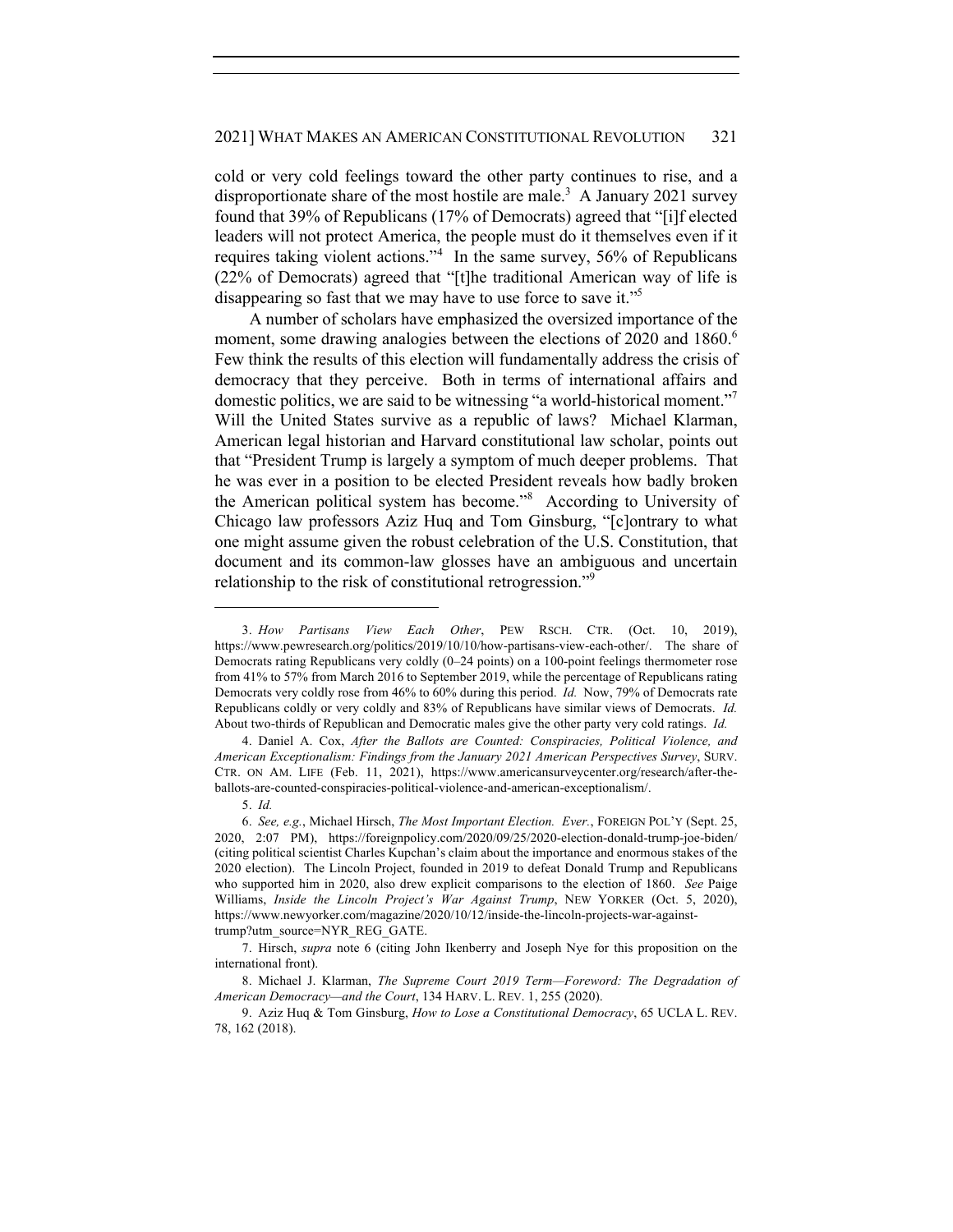"We hold these truths to be self-evident," Thomas Jefferson wrote in the Declaration of Independence.<sup>10</sup> In 2021, what truths do Americans hold selfevident? Citizens do not agree on facts, some Americans have lost faith in Enlightenment institutions and values, and confidence in higher education has been declining.<sup>11</sup> Some QAnon adherents believe that the government of the United States has been illegitimate since  $1871$ .<sup>12</sup> And there are Fourteenth Amendment deniers among the radical right.<sup>13</sup> Social media echo chambers help create virtual communities—potentially capable of forming political flash mobs<sup>14</sup>—who believe that coronavirus ("COVID-19") vaccinations are the work of the Devil (or implant microchips in recipients), subscribe to lizard people from Mars conspiracies (at least 12 million do, including the Nashville bomber), and QAnon conspiracies (which 33% of Republicans in 2020 believe are mostly true).15

Perhaps it will not do to be overly dramatic: There was no sustained era of consensus in American politics, nor a golden age of rationality. In earlier times, there were Salem witch trials, Daniel Shays's Rebellion, the Whiskey Rebellion, and sufficient personal animosity between Federalists and Republicans surrounding the election of 1800 that, reportedly, adherents did

<sup>10.</sup> THE DECLARATION OF INDEPENDENCE para. 2 (U.S. 1776).

<sup>11.</sup> *See, e.g.*, Jennifer Kavanagh & Michael D. Rich, *Truth Decay: An Initial Exploration of the Diminishing Role of Facts and Analysis in American Public Life*, RAND CORP. (2018), https://www.rand.org/content/dam/rand/pubs/research\_reports/RR2300/RR2314/RAND\_RR2314. pdf. David Brooks claims that "many people have lost faith in the Enlightenment habits and institutions" in *The Enlightenment Project*, N.Y. TIMES (Feb. 28, 2017), https://www.nytimes.com/2017/02/28/opinion/the-enlightenment-project.html. On higher education, see, for example, Scott Jaschik reporting on Gallup survey changes between 2015 and 2018 in *Falling Confidence in Higher Education*, INSIDE HIGHER EDUC. (Oct. 9, 2018), https://www.insidehighered.com/news/2018/10/09/gallup-survey-finds-falling-confidence-highereducation.

<sup>12.</sup> Shayan Sardarizadeh, *Why are QAnon Believers Obsessed with 4 March?*, BBC, (Mar. 4, 2021), https://www.bbc.com/news/blogs-trending-56260345.

<sup>13.</sup> *See* Garrett Epps, *Constitutional Myth #8: The 14th Amendment Doesn't Exist*, ATLANTIC (July 13, 2011), https://www.theatlantic.com/national/archive/2011/07/constitutional-myth-8-the-14th-amendment-doesnt-exist/241858/.

<sup>14.</sup> On the rise of flash mobs and their potential to supplant traditional forms of political activity, including political parties, see Sergey Fedorchenko, *Political Flashmob – A Sign of a New Society?*, **RESEARCHGATE** (Jan. 2011),

https://www.researchgate.net/publication/259182530\_POLITICAL\_FLASHMOB\_-

\_A\_SIGN\_OF\_A\_NEW\_SOCIETY. Flash mobs are spontaneous crowds organized through online networks, and can be mobilized as new forms of political participation. *Id.*

<sup>15.</sup> *Report: Americans Pessimistic on Time Frame for Coronavirus Recovery*, CIVIQS (Sept. 2, 2020), https://civiqs.com/reports/2020/9/2/report-americans-pessimistic-on-time-frame-for-2020), https://civiqs.com/reports/2020/9/2/report-americans-pessimistic-on-time-frame-forcoronavirus-recovery. On reptilian space invaders, see Joy Pan, *The World is Controlled by a Group of Elite Reptiles*, OHIO ST. UNIV.: THE PSYCHOLOGY OF EXTRAORDINARY BELIEFS (Apr. 18, 2018, 9:00 AM), https://u.osu.edu/vanzandt/2018/04/18/the-world-is-controlled-by-a-group-of-elitereptiles/comment-page-1/.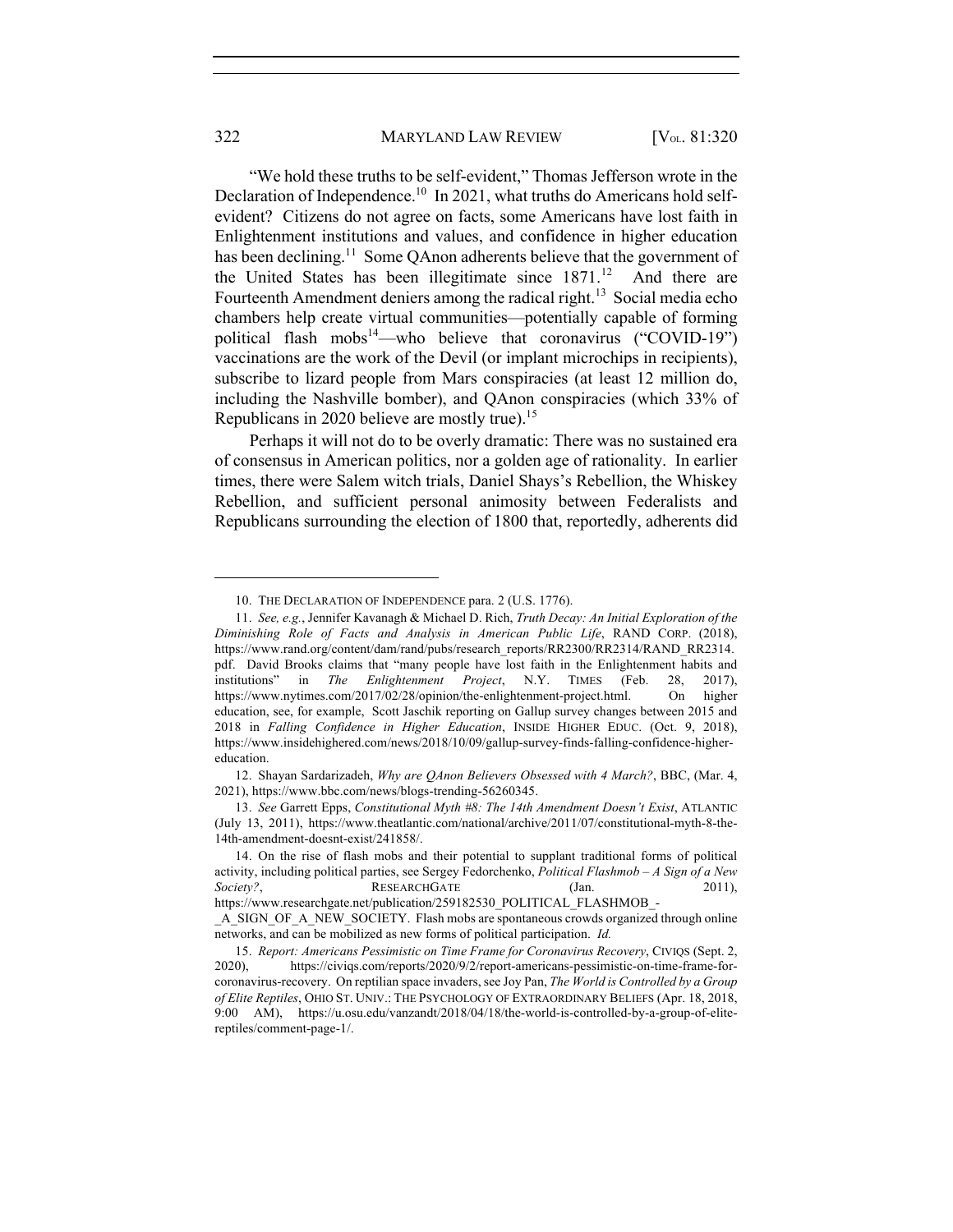not speak to each other on the streets of Boston.<sup>16</sup> Then there was the Civil War, which only the late American exceptionalism scholar Louis Hartz could paper over.<sup>17</sup> One recent study argues that parties out of power were not seen as the loyal opposition until at least the time of Van Buren's presidency,  $18$ following carefully forged compromises among party elites.<sup>19</sup> Constitutional law scholar Mark Graber has argued that constitutions are agreements made among people who do not agree on values.<sup>20</sup> Yet elsewhere he adds, " $[m]$ ost citizens and most social movements must believe that the constitution supports, or at least does not thwart, their most cherished values and interests."<sup>21</sup>

Is the United States experiencing a constitutional revolution? What kind of evidence should we look for, and with what measures or metrics should we weigh the evidence? In a recent, rich study on constitutional revolutions, comparative constitutional law scholars Gary Jacobsohn and Yaniv Roznai argue that fundamental constitutional change occurs in diverse ways, and that "radical change can occur through constitutional channels."<sup>22</sup> They urge scholars to focus on the substance or content of the change rather than the process.<sup>23</sup> The authors point out that using the old constitutional order's mechanisms to create a new constitutional order can provide a façade of legality, since it effects change using the rule of law, but power exercised in this way can still vary in its legitimacy.<sup>24</sup> Their perspective helps us think more expansively about changes that may now be taking place in the American constitutional order—and where to look for those changes.

<sup>16.</sup> *See* Peter Onuf, *Thomas Jefferson: Campaigns and Elections*, UNIV. VA.: MILLER CTR., https://millercenter.org/president/jefferson/campaigns-and-elections (last visited Sept. 25, 2021). Federalists depicted Thomas Jefferson as a godless Jacobin, while Jeffersonian-Republicans depicted John Adams as a tyrant who may have been plotting an alliance through the marriage of a son to a daughter of King George III. *Id.* Professor Onuf noted "that the 1800 election reached a level of personal animosity seldom equaled in American politics." *Id.* The Age of Federalism has been described as an age of passion, and one with apocalyptic thinking and conspiratorial fantasies, where Federalists and Jeffersonians feared and hated each other, and liberty and power engaged in a pitched battle. *See* STANLEY ELKINS & ERIC MCKITRICK, THE AGE OF FEDERALISM: THE EARLY REPUBLIC, 1788–1800 4 (1993).

<sup>17.</sup> *See generally* LOUIS HARTZ, THE LIBERAL TRADITION IN AMERICA (1955). Sean Wilentz nicely quipped that Hartz "turned politics in a modern liberal polity into fake battles fought with wooden swords." Sean Wilentz, *Uses of* The Liberal Tradition: *Comments on "Still Louis Hartz After All These Years*,*"* 3 PERSPS. ON POLS. 117, 118 (2005).

<sup>18.</sup> Martin Van Buren, the eighth President of the United States, served from 1837–1841.

<sup>19.</sup> Carol Nackenoff, Book Review, 16 PERSPS. ON POLS. 547 (2018).

<sup>20.</sup> MARK A. GRABER, DRED SCOTT AND THE PROBLEM OF CONSTITUTIONAL EVIL (2006).

<sup>21.</sup> MARK A. GRABER, A NEW INTRODUCTION TO AMERICAN CONSTITUTIONALISM 140 (2013).

<sup>22.</sup> GARY JEFFREY JACOBSOHN & YANIV ROZNAI, CONSTITUTIONAL REVOLUTION 5–6 (2020).

<sup>23.</sup> *Id.* at 224.

<sup>24.</sup> *Id.* at 224, 227.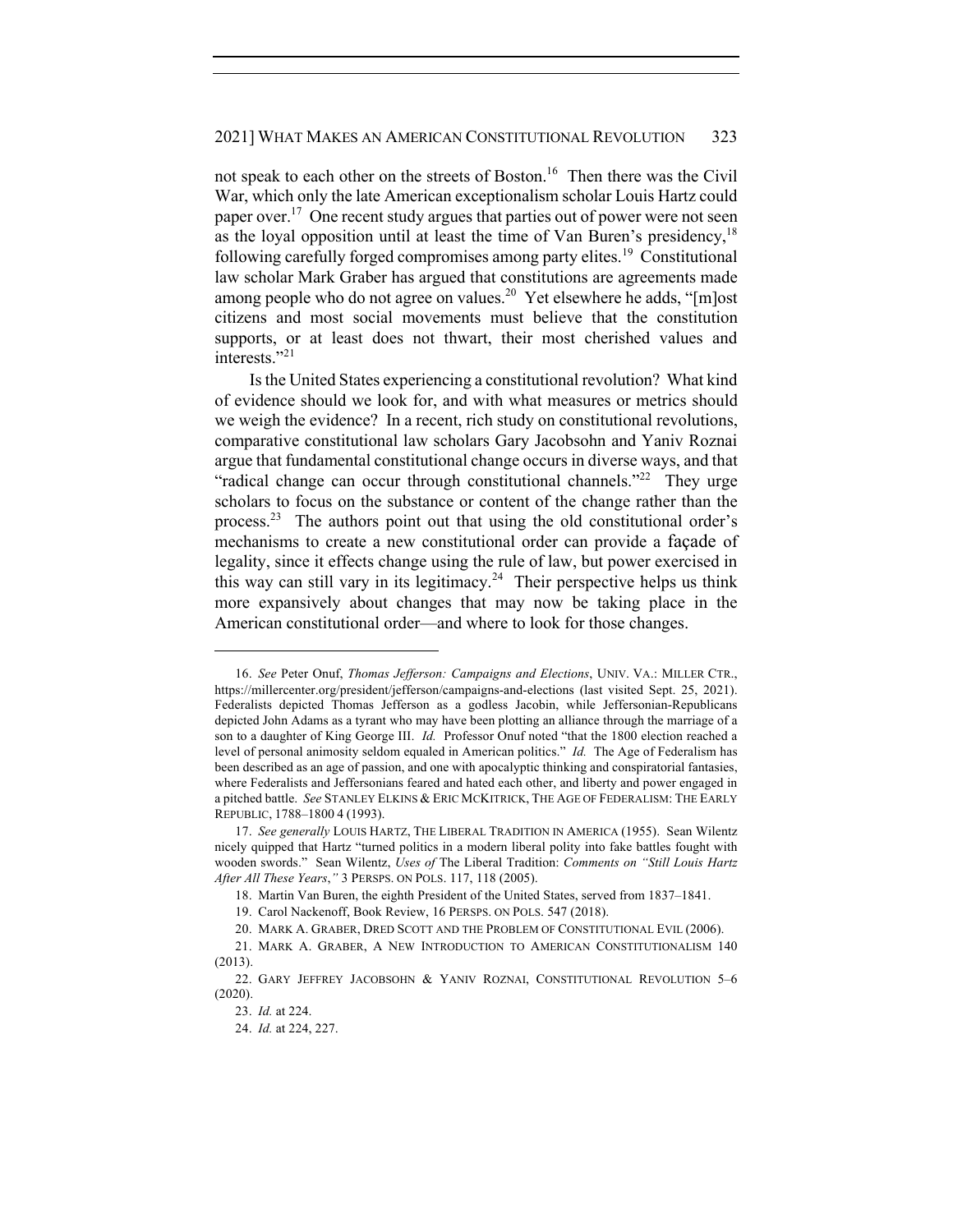#### 324 MARYLAND LAW REVIEW [V<sub>OL.</sub> 81:320]

#### I. MAINTAINING A CONSTITUTION: EROSION OF INSTITUTIONAL SUPPORTS?

The Framers of the Constitution relied on both institutional structure and the development of internalized norms to maintain the new system of governance they drafted. "[E]ssential to the preservation of liberty" under this new system was the construction of government's interior structure so that through "opposite and rival interests" the "several constituent parts may, by their mutual relations, be the means of keeping each other in their proper places."<sup>25</sup> This plan for institutional safeguards earned poor, but somewhat uneven, marks during the Trump era. $^{26}$ 

At the time of the founding, the idea of a written constitution as fundamental law, whose provisions had a status higher and apart from ordinary lawmaking or rulemaking was new.27 Yet the Framers understood the new Constitution to establish a republic with guardrails that would place at least some matters beyond the purview of elected officials.<sup>28</sup> The Framers also wished to thwart ambitions of would-be autocrats who might seek ways around institutions designed to prevent unmediated political action and transgress or ignore republican norms.<sup>29</sup> Elected leaders play an important role in upholding democratic norms.

Presidents have become particularly important over the past century due to factors that include the growth in power of the executive branch and enhanced direct public communication abilities.<sup>30</sup> Presidents claim the ability to speak for all the people because of the mode of their election and because they can "go public" to lobby for their political agendas, urging supporters to action. Some of the very changes that have made presidents more central in national politics create the means for a would-be autocrat to

<sup>25.</sup> THE FEDERALIST NO. 51, at 380–82 (James Madison) (The Floating Press 2011).

<sup>26.</sup> *See* George Packer, *The President is Winning His War on American Institutions*, ATLANTIC, Apr. 2020, https://www.theatlantic.com/magazine/archive/2020/04/how-to-destroy-agovernment/606793/; *see generally* STEVEN LEVITSKY & DANIEL ZIBLATT, HOW DEMOCRACIES DIE (2018). For a different perspective, see Elaine Kamarck, *Did Trump Damage American Democracy?* BROOKINGS: FIXGOV (July 9, 2021), https://www.brookings.edu/blog/fixgov/2021/07/09/did-trump-damage-american-democracy/.

<sup>27.</sup> GORDON S. WOOD, THE CREATION OF THE AMERICAN REPUBLIC, 1776-1787, at 262, 274– 75 (1969); KERMIT L. HALL, THE MAGIC MIRROR: LAW IN AMERICAN HISTORY 15, 54–55, 62 (1989).

<sup>28.</sup> *See, e.g.*, THE FEDERALIST NO. 78 (Alexander Hamilton).

<sup>29.</sup> *See* THE FEDERALIST NOS. 1, 22 (Alexander Hamilton), NOS. 47, 48, 51 (James Madison).

<sup>30.</sup> The rise of the administrative state; increased role of foreign affairs on the national political agenda; the decline in dependence of presidential nominees on their party for funding, communication opportunities, and securing the nomination; and changes in technology from radio and television to the Twittersphere have all contributed to the increasing power of the executive branch.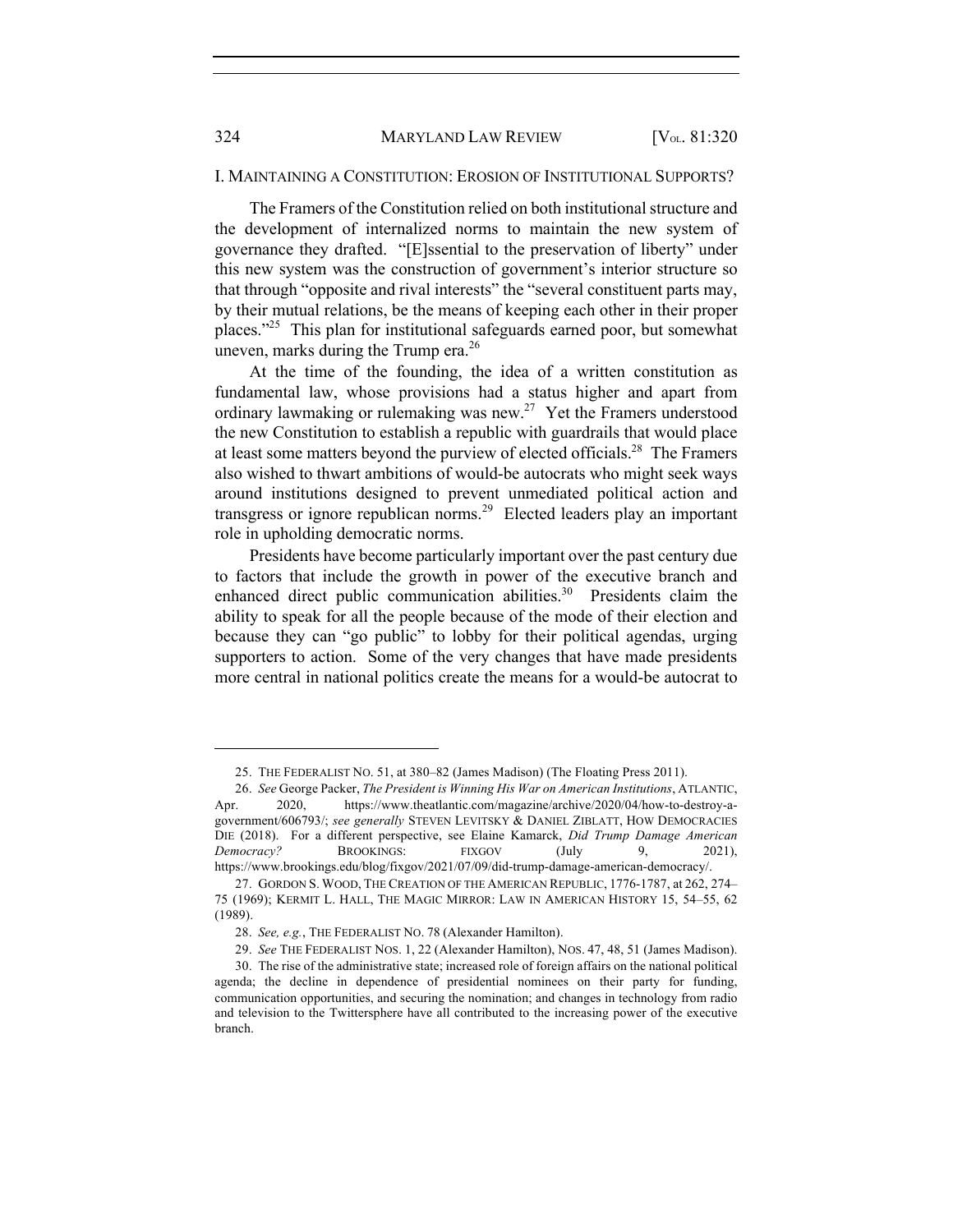find the weaknesses in institutional guardrails. The origin of these processes can be traced to the years before the Trump presidency.<sup>31</sup>

From 2017 to 2021 during the Trump Administration, the Justice Department was expected to perform as the President's personal law firm and Attorney General Jeff Sessions was forced out and replaced by those considered more loyal.<sup>32</sup> Other executive branch officers were readily replaced if insufficiently loyal, and Trump frequently appointed acting heads of agencies or sections who served without being confirmed by the Senate.<sup>33</sup> There was enormous turnover among White House staffers.<sup>34</sup> Many executive branch positions were deliberately left unfilled, as a means of waging war on the administrative state.<sup>35</sup> Reports and warnings by intelligence services were ignored, disputed, and debunked.<sup>36</sup> Critics were "disloyal," and if they were part of the administration, they were sometimes fired by tweet.<sup>37</sup> Cities with Democratic mayors—most voting heavily Democratic in national elections—were threatened with potential loss of or

<sup>31.</sup> See HEDRICK SMITH, THE POWER GAME: HOW WASHINGTON WORKS ch. 16 (1988) for one notable example, including of end runs around Congress by the Reagan White House. Polarization has only led to further gridlock, accelerating these efforts. *See* James Goldgeier & Elizabeth N. Saunders, *The Unconstrained Presidency: Checks and Balances Eroded Long Before Trump*, FOREIGN AFFAIRS, Sept./Oct. 2018, at 146.

<sup>32.</sup> Peter Baker, Katie Benner & Michael D. Shear, *Jeff Sessions Is Forced Out as Attorney General as Trump Installs Loyalist*, N.Y. TIMES (Nov. 7, 2018), https://www.nytimes.com/2018/11/07/us/politics/sessions-resigns.html; James Risen, *William Barr Has Turned the Justice Department Into a Law Firm with One Client: Donald Trump*, INTERCEPT (June 22, 2020, 2:18 PM), https://theintercept.com/2020/06/22/william-barr-has-turned-the-justicedepartment-into-a-law-firm-with-one-client-donald-trump/.

<sup>33.</sup> Joel Rose*, How Trump Has Filled High-Level Jobs Without Senate Confirmation Votes*, NPR (Mar. 9, 2020, 5:04 AM), https://www.npr.org/2020/03/09/813577462/how-trump-has-filledhigh-level-jobs-without-senate-confirmation; Lara Seligman, *Trump Skirting Congress to Install Loyalists in the Pentagon*, POLITICO, https://www.politico.com/news/2020/07/17/trump-loyalistspentagon-366922 (July 17, 2020, 2:20 PM); Anne Joseph O'Connell, *Acting Leaders: Recent Practices, Consequences, and Reforms*, BROOKINGS: REPORT (July 22, 2019), https://www.brookings.edu/research/acting-leaders/.

<sup>34.</sup> Kathryn Dunn Tenpas, *Tracking Turnover in the Trump Administration*, BROOKINGS: REPORT (Jan. 2021), https://www.brookings.edu/research/tracking-turnover-in-the-trumpadministration/.

<sup>35.</sup> Former White House chief strategist Steve Bannon was explicit about this goal. *See* Max Fisher, *Stephen K. Bannon's CPAC Comments, Annotated and Explained*, N.Y. TIMES (Feb. 24, 2017), https://www.nytimes.com/2017/02/24/us/politics/stephen-bannon-cpac-speech.html.

<sup>36.</sup> *See, e.g.*, Robert Draper, *Unwanted Truths: Inside Trump's Battles with the U.S. Intelligence Agencies*, N.Y. TIMES MAG. (Aug. 25, 2020), https://www.nytimes.com/2020/08/08/magazine/us-russia-intelligence.html; Joshua Geltzer & Ryan Goodman, *The Pattern and Practice of Trump's Assaults on the Intelligence Community*, JUST SEC. (Sept. 3, 2019), https://www.justsecurity.org/66035/the-pattern-and-practice-of-trumpsassaults-on-the-intelligence-community/.

<sup>37.</sup> *See, e.g.*, *The White House Revolving Door: Who's Gone?*, BBC: NEWS (Dec. 15, 2020), https://www.bbc.com/news/world-us-canada-39826934; Jack Detsch & Robbie Gramer, *Trump Fires His Embattled Pentagon Chief by Tweet*, FOREIGN POL'Y (Nov. 9, 2020, 1:26 PM), https://foreignpolicy.com/2020/11/09/trump-fires-esper-pentagon-defense-secretary/.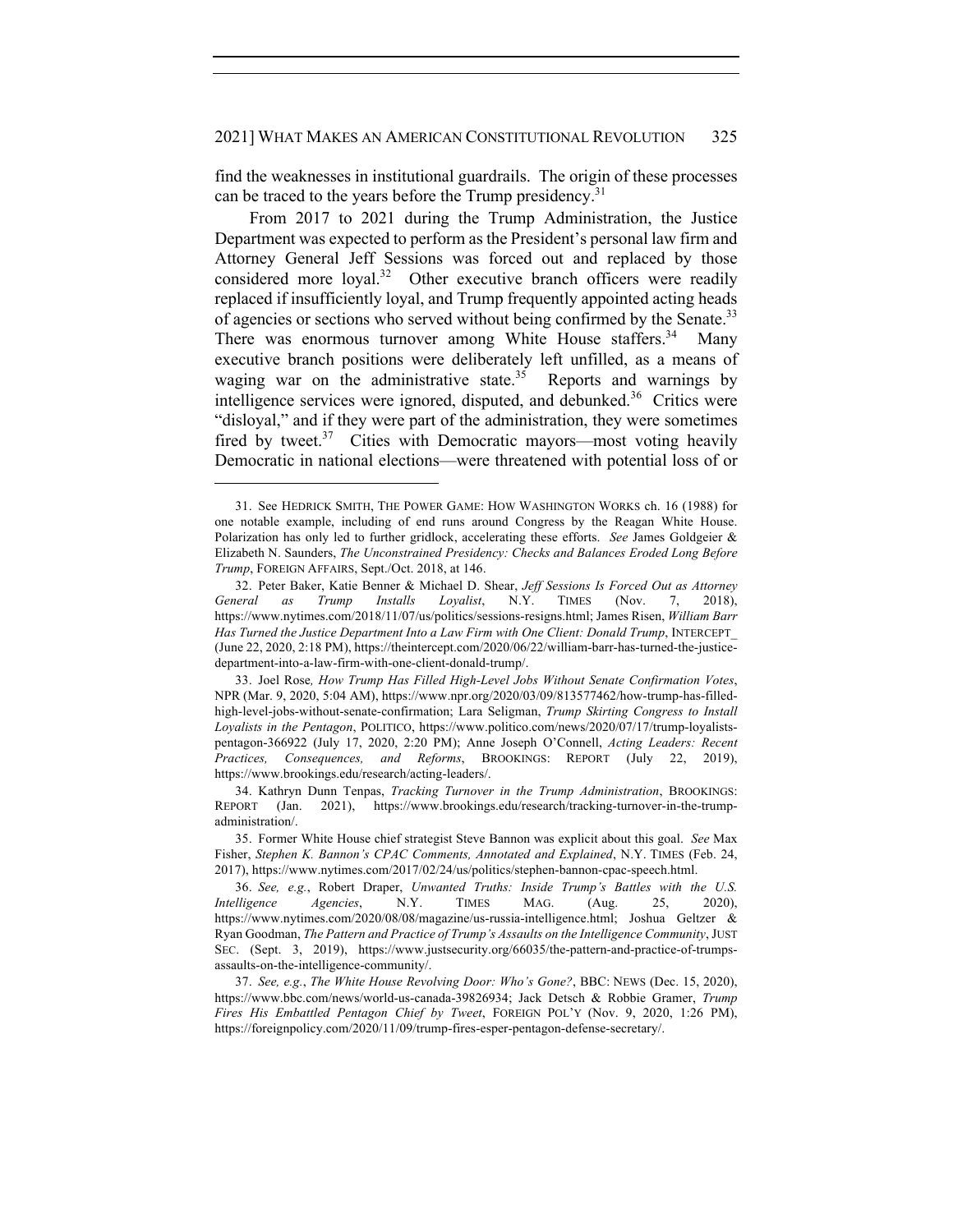denial of federal assistance during the spring crush of the COVID-19 pandemic.<sup>38</sup>

Federalism, another kind of bulwark of the constitutional order, was not only peculiarly under attack by the Republican president, but perhaps more surprisingly, few Republican members of Congress came to its defense. During the Black Lives Matter protests in the summer of 2020, Portland and Seattle experienced, and other cities were threatened with, unbidden federal intervention in local law enforcement.<sup>39</sup> Trump's charges against state election processes and practices (in some moments invoking *Bush v. Gore*<sup>40</sup>) presumed that we have national standards and rules governing elections instead of an incredibly complex array of state and county election rules, practices, and procedures.<sup>41</sup> Congress has been reluctant to impose more uniformity upon the states, but the President demanded that states behave as if there were such uniformity.

The American constitutional order may have dodged a bullet with the departure of Trump from 1600 Pennsylvania Avenue, but there is clearly a taste among a significant portion of the American public for a presidentsavior who will pull down the pillars with his strength (or, in the immortal lyrics of *Disco Inferno*, "burn that mother down").<sup>42</sup>

For some time, Congress has been failing to pursue institutional interests as a co-equal branch of government. In that highly polarized institution, Congress seems to be a place where most legislation goes to die.<sup>43</sup> This is deliberate partisan strategy among Republican legislators under the

<sup>38.</sup> Many of these developments—at least the ones up to 2018—are mentioned in LEVITSKY & ZIBLATT, *supra* note 26.

<sup>39.</sup> Jonathan Stempel, *Trump's Legal Authority to Deploy Agents to U.S. Cities May be Limited, Experts Say*, REUTERS (July 21, 2020, 5:21 PM), https://www.reuters.com/article/us-global-raceprotests-law/trumps-legal-authority-to-deploy-agents-to-u-s-cities-may-be-limited-experts-sayidUSKCN24M2WF. My understanding is that the President claimed authority under the 1807 Insurrection Act and Section 253 of the Posse Comitatus Act of 1878, although a number of scholars insist that the expectation was that states would request the intervention/assistance, even under the 1807 Act (the context of the 1878 Act makes that rather clear in that case). *See* Christine Hauser, *What is the Insurrection Act of 1807, the Law Behind Trump's Threat to States?* N.Y. TIMES (June 2, 2020), https://www.nytimes.com/article/insurrection-act.html.

<sup>40. 531</sup> U.S. 98 (2000).

<sup>41.</sup> *See, e.g.*, SPENCER OVERTON, STEALING DEMOCRACY: THE NEW POLITICS OF VOTER SUPPRESSION 42–60 (2006).

<sup>42.</sup> The Trammps, *Disco Inferno,* LYRICS https://www.lyrics.com/lyric/144558/The+Trammps/Disco+Inferno.

<sup>43.</sup> Occasional popular spending bills, including COVID-19 relief measures, notwithstanding. *See* Drew DeSilver, *The Polarized Congress of Today Has Its Roots in the 1970s*, PEW RSCH. CTR. (June 12, 2014), https://www.pewresearch.org/fact-tank/2014/06/12/polarized-politics-incongress-began-in-the-1970s-and-has-been-getting-worse-ever-since/; *see also* Jeff Lewis, *Polarization in Congress*, VOTEVIEW (June 4, 2020), https://voteview.com/articles/party\_polarization.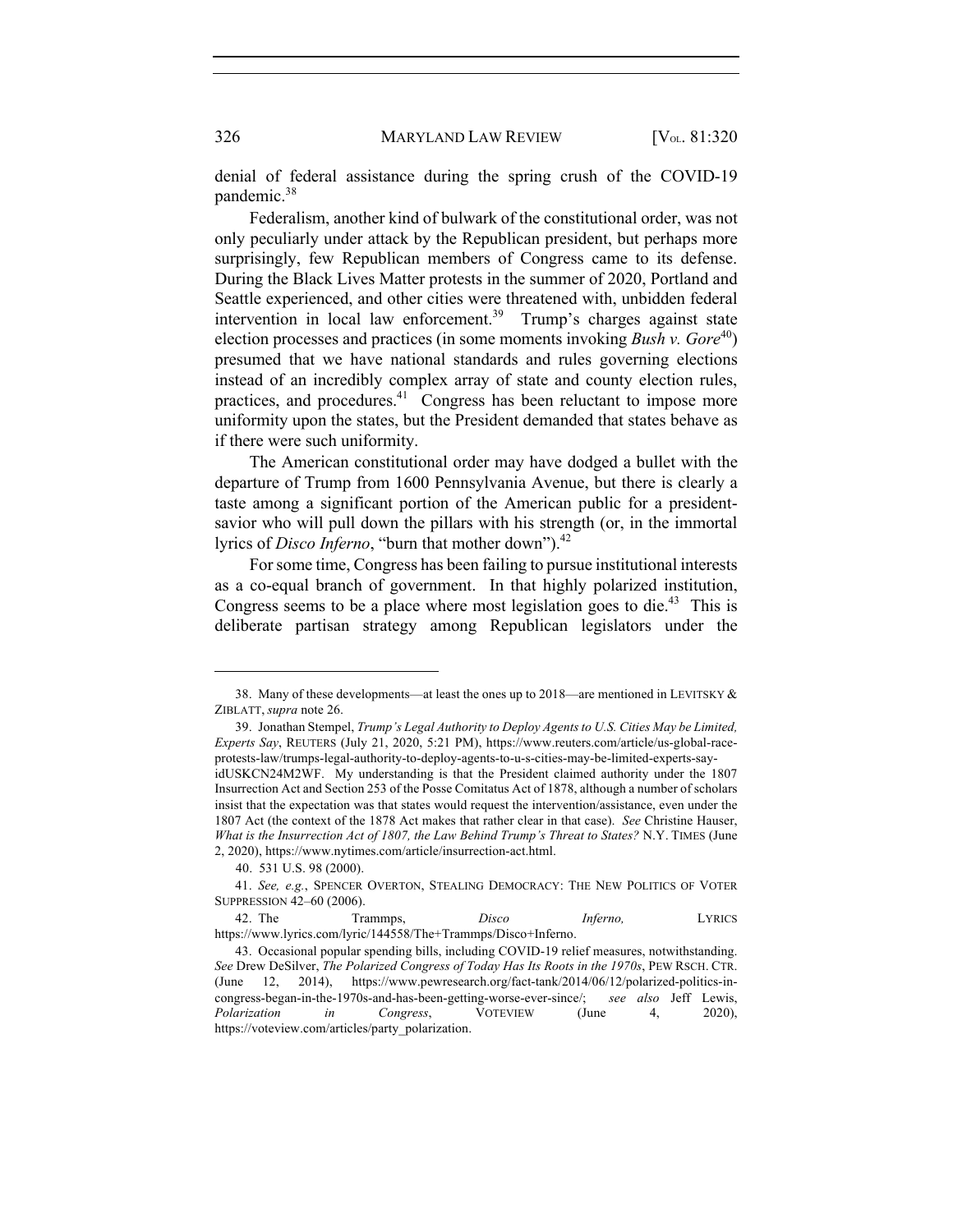## 2021] WHAT MAKES AN AMERICAN CONSTITUTIONAL REVOLUTION 327

leadership of Senator Mitch McConnell.<sup>44</sup> At the same time, the Republican Party, almost exclusively identified at this point as Trump's party, is policing members who reject the notion that the 2020 election was stolen.<sup>45</sup> Republican members of Congress who dared vote for impeachment or conviction in the second trial of Donald Trump face reprisals at home—if they are running again. And fellow Republican House members removed Representative Liz Cheney from her leadership post as conference chair in May 2021 for challenging Trump's claims that he won the 2020 election.<sup>46</sup>

At the state level, Republican parties have recently censured senators, representatives, governors, secretaries of state and Republican election officials who refused to support Trump's claim that he won a substantial election victory only to have it stolen, or who voted for impeachment or conviction in the second trial.<sup>47</sup> These formal statements of disapproval by party activists could affect some Republican officials' chances of reelection.<sup>48</sup> Many of those who loyal Trump supporters see as having

<sup>44.</sup> Allan Smith, *McConnell Says He's '100 Percent' Focused on 'Stopping' Biden's Administration*, NBC NEWS (May 5, 2021, 5:04 PM), https://www.nbcnews.com/politics/joebiden/mcconnell-says-he-s-100-percent-focused-stopping-biden-s-n1266443. Senator McConnell said in a *National Journal* interview on October 23, 2010, that "[t]he single most important thing we want to achieve is for President Obama to be a one-term president." Glenn Kessler, *When Did Mitch McConnell Say He Wanted to Make Obama a One-Term President?*, WASH. POST (Jan. 11, 2017, 3:00 AM), https://www.washingtonpost.com/news/fact-checker/wp/2017/01/11/when-didmitch-mcconnell-say-he-wanted-to-make-obama-a-one-term-president/.

<sup>45.</sup> *See* Jonathan Bernstein, *How Trump Hijacked His Party's Best Resources*, BLOOMBERG: OP. (July 26, 2021, 8:57 AM), https://www.bloomberg.com/opinion/articles/2021-07-26/howtrump-hijacked-the-republican-party-s-best-resources. *See also* Amy Gardner, *In Ramp-Up to 2022 Midterms, Republican Candidates Center Pitches on Trump's False Election Claims*, WASH. POST (July 5, 2021, 6:00 AM), https://www.washingtonpost.com/politics/republican-trump-2022 midterms-election-falsehoods/2021/07/04/3a43438c-d36f-11eb-ae54-515e2f63d37d\_story.html.

<sup>46.</sup> Barbara Sprunt, *GOP Ousts Cheney from Leadership over Her Criticism of Trump*, NPR: POLITICS (May 12, 2021, 3:38 PM), https://www.npr.org/2021/05/12/995072539/gop-poised-tooust-cheney-from-leadership-over-her-criticism-of-trump.

<sup>47</sup>*. E.g.*, *Georgia Republican Party Passes Resolution to Censure Secy. of State Brad Raffensperger*, WSB-TV 2 (June 5, 2021, 11:19 PM), https://www.wsbtv.com/news/local/georgiarepublican-party-passes-resolution-censure-secy-state-brad-

raffensperger/2DMVKJITTVFG3M5JLHWH2A7XTU/; Matthew S. Schwartz & Emma Bowman, *Arizona Republicans Censure Party Leaders at Odds with Trump*, NPR: POLITICS (Jan. 23, 2021, 10:07 PM), https://www.npr.org/2021/01/23/959974795/arizona-republicans-censure-partyleaders-at-odds-with-trump. Several Illinois county Republican parties censured Representative Kinzinger. *See* Corina Curry, *U.S. Rep. Adam Kinzinger Calls Censure Votes 'Petty' After Latest from Will County*, ROCKFORD REG. STAR (Feb. 19, 2021, 5:58 PM CT), https://www.rrstar.com/story/news/politics/elections/2021/02/19/illinois-republicans-censure-repadam-kinzinger-trump-impeachment-vote/4512821001/.

<sup>48.</sup> Senator John McCain was formally censured by the Arizona Republican Party in 2014 but rather easily won re-election. *See* Jonathan J. Cooper, *Arizona Republicans Censure Cindy McCain, GOP Governor*, AP NEWS (Jan. 23, 2021), https://apnews.com/article/donald-trump-race-andethnicity-censures-arizona-lawsuits-a50165b9d5c4468d5d1bb434c5e9c80a. *See also* Julie Carr Smyth, *Ohio GOP Censures 10 Republicans Who Voted to Impeach Trump,* AP NEWS (May 7,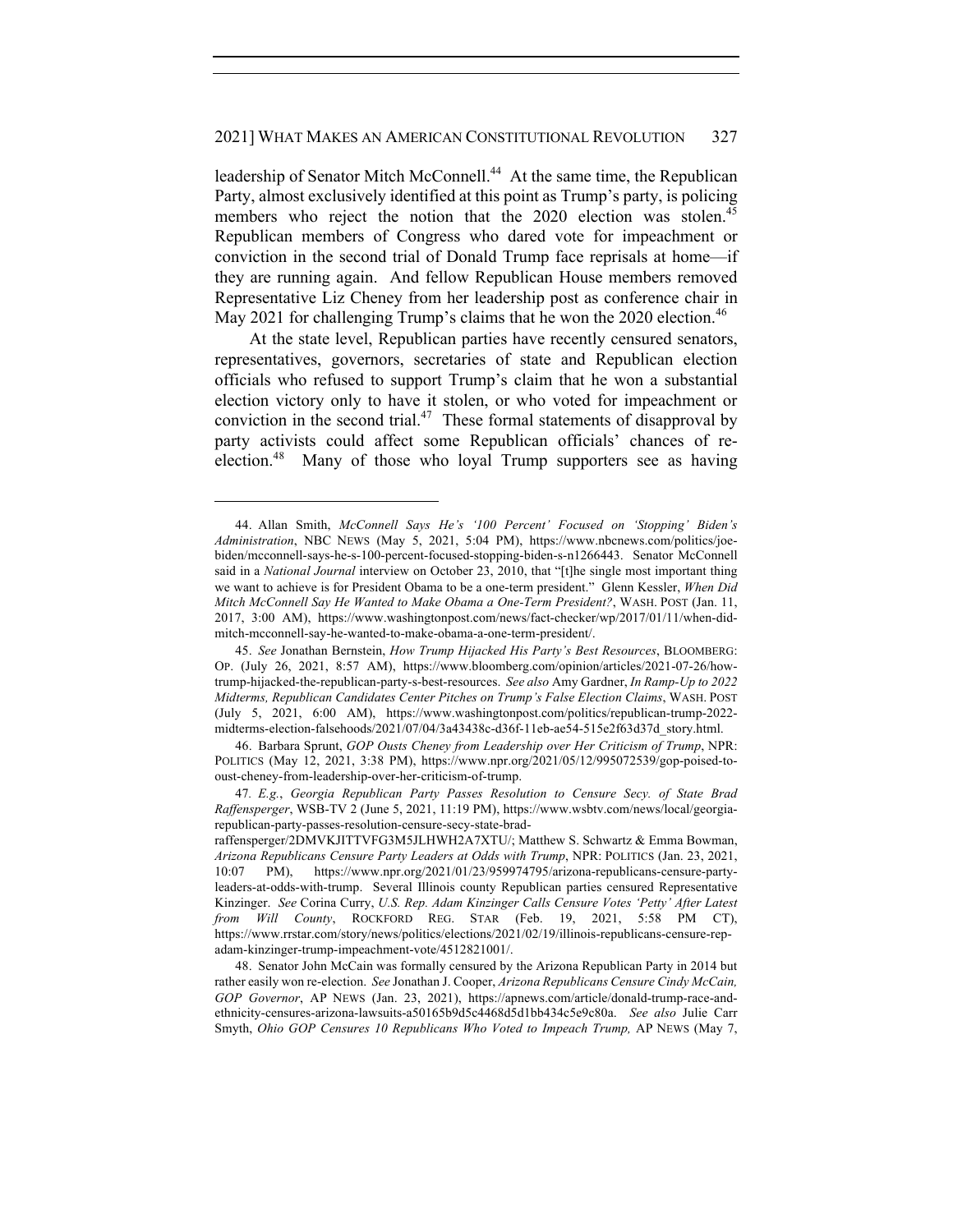abandoned the former President face the prospect of local activistimplemented ballot box reprisals or other sorts of retaliation.<sup>49</sup> Federal judges, members of Congress, and state officials also face death threats.<sup>50</sup> It is a take-no-prisoners, broach-no-disagreement battle that became noteworthy with the rise of the Tea Party.

If the stakes weren't perceived to be so high, would Republicancontrolled state legislatures, led by North Carolina's example, have moved to strip Democratic governors-elect of a number of traditional powers?<sup>51</sup> Following the 2020 election, Republican-dominated state legislatures have weakened the secretary of state's powers (Georgia, Arizona), changed election laws to allow some or all county commissions to restructure the election board and appoint all new members (Georgia), removed power over elections from local authorities (Arkansas), made it easier in some states to overturn election results, and authorized partisan audits.<sup>52</sup> Arizona's legislature authorized an extensive audit of all ballots in Maricopa County, hiring the Florida-based firm Cyber Ninjas to lead the effort.<sup>53</sup> A great deal of private money funded the audit, and the Cyber Ninjas acknowledged receipt of over \$5 million in private donations, mostly from nonprofit groups headed by Trump allies.<sup>54</sup> Prior to being selected to conduct the Arizona

<sup>2021),</sup> https://apnews.com/article/donald-trump-ohio-censures-trump-impeachmentimpeachments-578073278925ed09e4eb3bc6639e32a6.

<sup>49.</sup> Some of the Senate Republican votes for impeachment came from those who were just reelected (six years provides some cushion for voters to forgive and forget). *See* THE FEDERALIST NO. 62 (Alexander Hamilton or James Madison) (2011); RICHARD F. FENNO, JR. THE UNITED STATES SENATE: A BICAMERAL PERSPECTIVE 1–6, 26–46 (1982). Other votes came from those who planned to retire from the Senate, or from those who had less reason to fear a successful effort to "primary" them from the right.

<sup>50.</sup> *See* Cody Fenwick, *Federal Judges Face Increasing Threats Amid Trump's Attacks, American Bar Association Warns*, SALON (Aug. 15, 2019, 1:49 PM), https://www.salon.com/2019/08/15/federal-judges-face-increasing-threats-amid-trumps-attacksamerican-bar-association-warns\_partner/; Shelley Inglis, *Death Threats and Intimidation of Public Officials Signal Trump's Autocratic Legacy*, CONVERSATION (Jan. 26, 2021, 2:57 PM), https://theconversation.com/death-threats-and-intimidation-of-public-officials-signal-trumpsautocratic-legacy-153281.

<sup>51.</sup> Tara Golshan, *How Republicans are Trying to Strip Power from Democratic Governors-Elect*, VOX (Dec. 14, 2018, 1:41 PM), https://www.vox.com/policy-andpolitics/2018/12/4/18123784/gop-legislature-wisconsin-michigan-power-grab-lame-duck.

<sup>52.</sup> Nick Corasaniti & Reid J. Epstein, *How Republican States Are Expanding Their Power over Elections,* N.Y. TIMES (July 1, 2021), https://www.nytimes.com/2021/06/19/us/politics/republican-states.html.

<sup>53.</sup> Bob Ortega et al., *His Cybersecurity Firm is Working on the Arizona 'Audit'. But People Who Know Him Have Questions*, CNN: POLITICS, https://www.cnn.com/2021/06/17/politics/arizona-audit-cyber-ninjas-logan-invs/index.html (June 17, 2021, 10:54 PM).

<sup>54.</sup> Jane Mayer, *The Big Money Behind the Big Lie*, NEW YORKER (Aug. 2, 2021), https://www.newyorker.com/magazine/2021/08/09/the-big-money-behind-the-big-lie.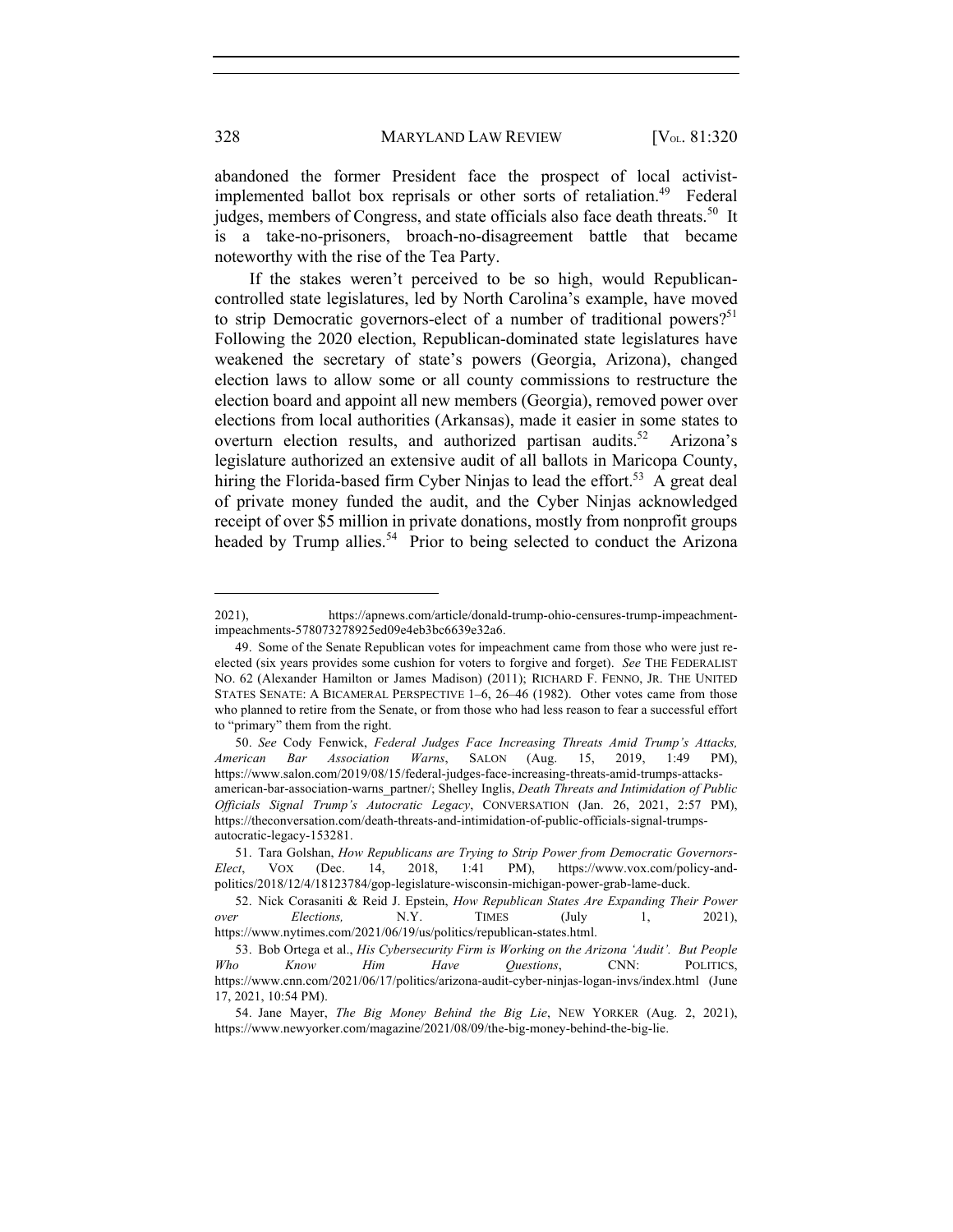audit, the Cyber Ninja's C.E.O. had tweeted his claims about 2020 election fraud.<sup>55</sup>

Courts sometimes participate in a shift in constitutional identity.<sup>56</sup> Recently, some states have successfully expanded or contracted the size of the highest courts in the state to entrench partisan advantage. This state-level court packing has chiefly been initiated by Republicans.<sup>57</sup> At least twenty such bills were introduced in eleven states during the past decade, and these efforts succeeded in titling the highest state courts further to the right in Arizona (2016) and in Georgia (2017, following passage of legislation in 2016). According to Marin K. Levy, who studies state-level court packing, "the proposed attempts to alter the courts were often done in ways that would guarantee adding justices from a political party to shift the ideological makeup of the court in a considerable way."58

Andrew Arato has noted that when populist movements take over governments, they attack independent courts.59 While in office, Trump called into question judges' ability, legitimacy, and judicial independence when courts ruled against him.<sup>60</sup> This has contributed to a brewing, potent antijudicial narrative. An aura of neutrality and objectivity is necessary to the perceived legitimacy of courts. Political scientists Steven Levitsky and Daniel Ziblatt view an assault on judicial independence as an attack on an important guardrail of American democracy.<sup>61</sup> All but the most minor legal

<sup>55.</sup> *See* Sam Levine & Anna Massoglia, *Arizona Ballot Audit Backed by Secretive Donors Linked to Trump's Inner Circle*, GUARDIAN (June 9, 2021), https://www.theguardian.com/usnews/2021/jun/09/arizona-election-audit-trump-2020-review.

<sup>56.</sup> See JACOBSOHN & ROZNAI, *supra* note 22, ch. 6, examining the case of Israel.

<sup>57.</sup> Andrew DeMillo, *Despite Rhetoric, GOP Has Supported Packing State Courts*, AP NEWS (Oct. 24, 2020), https://apnews.com/article/legislature-arizona-iowa-separation-of-powers-ussupreme-court-31f4996a200be4622361603aabf92302.

<sup>58.</sup> Marin K. Levy, *Packing and Unpacking State Courts*, 61 WM. & MARY L. REV. 1121, 1150 (2020). Professor Levy provides examples of Republican-led efforts in Florida, Iowa, and South Carolina; although a Democrat-led effort in Louisiana also seemed to be aimed at partisan advantage. *Id.* at 1139–43. Sometimes, a state legislature seeks to unpack or reduce the size of the state's highest court—often in response to an unpopular decision—such as in Montana, Oklahoma, Washington. *Id.* at 1145–48. *See also* Marin K. Levy, *Republicans Have Already Packed State Supreme Courts*, WASH. POST (Oct. 26, 2020, 6:00 AM), https://www.washingtonpost.com/outlook/2020/10/26/court-packing-republicans-states/.

<sup>59.</sup> ANDREW ARATO, *Populism, Constitutional Courts, and Civil Society*, *in* JUDICIAL POWER: HOW CONSTITUTIONAL COURTS AFFECT POLITICAL TRANSFORMATIONS 318, 331–41 (Christine Landfried ed., 2019). Arato finds this pattern across a number of cases. *Id.* at 318–21. Mark Tushnet points out the importance of distinguishing between left-wing and right-wing populism in considering the relationship between populism and liberalism. Mark Tushnet, *Varieties of Populism*, 20 GERMAN L.J. 382, 385–88 (2019).

<sup>60.</sup> *In His Own Words: The President's Attacks on the Courts*, BRENNAN CTR. FOR JUST. (Feb. 14, 2020), https://www.brennancenter.org/our-work/research-reports/his-own-words-presidentsattacks-courts.

<sup>61.</sup> LEVITSKY & ZIBLATT, *supra* note 26, at 97–117, 179–80; *see also* Nancy Bermeo, *On Democratic Backsliding*, J. DEMOCRACY, Jan. 2016, at 11.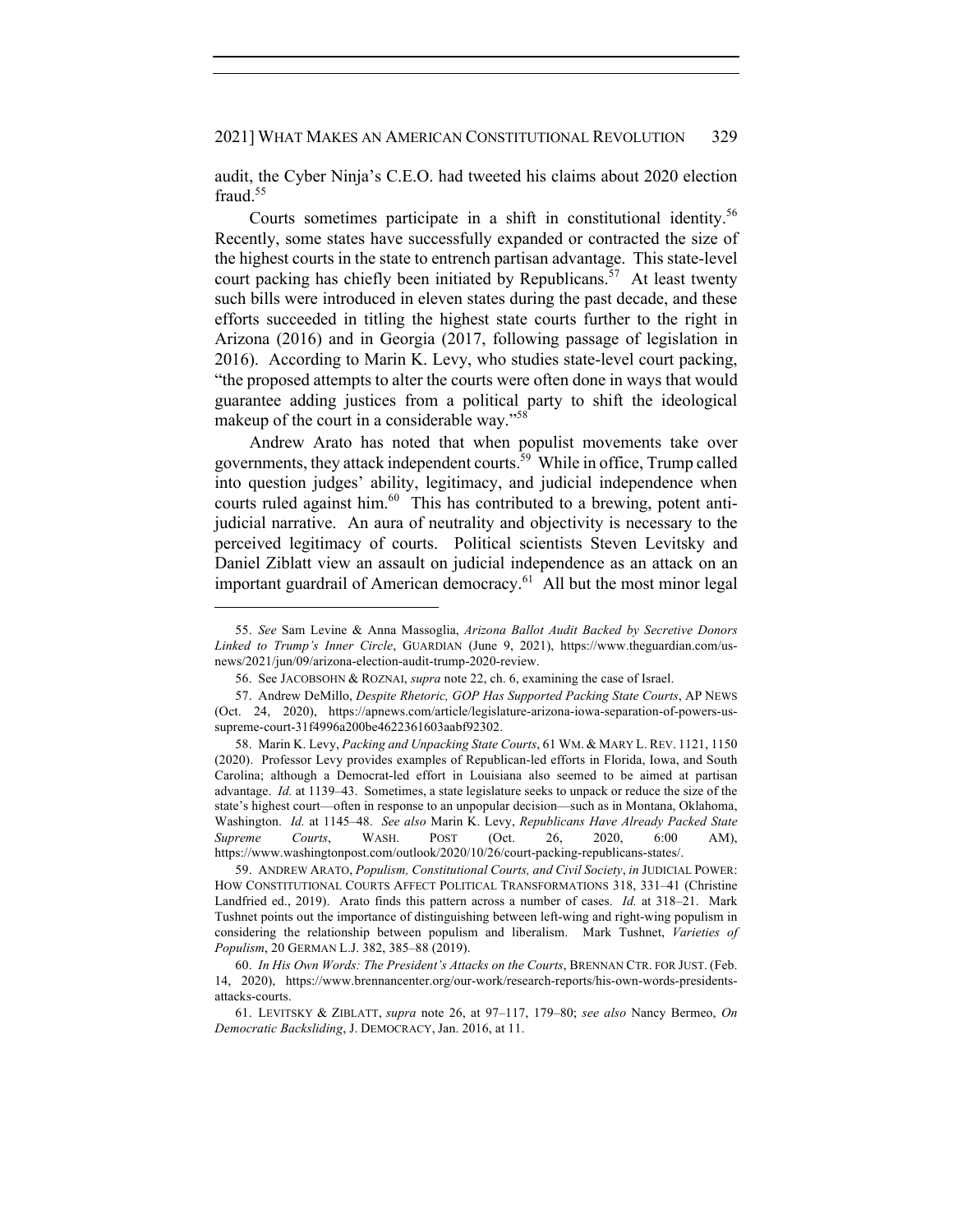challenges to 2020 electoral outcomes and state certifications of election results were rebuffed by courts, demonstrating that the rule of law proved resilient at least where the challengers had marshaled scant evidence to back up their claims.

#### II. EROSION OF NORMS AND CONSTITUTIONAL BELIEF?

The Framers knew that institutional design alone could not maintain the Constitution. Cultivating and maintaining support and even veneration for the Constitution among the populace, and internalization of norms among elites, would be essential.<sup>62</sup> This part of the project looks far less secure than observers might have thought just a few decades ago because norms and beliefs that support the constitutional order are eroding.

A number of the guardrails that support American democracy have been weakening, according to Levitsky and Ziblatt, following patterns that have been observed in countries experiencing much greater democratic erosion than the United States.<sup>63</sup> Throughout his presidency, Trump referred to the press as "the enemy of the people," and said that mainstream journalism produced "fake news."64 Faith in the legitimacy of the 2020 presidential election was undermined by the then-incumbent President, who impeded the orderly transfer of power and continues to insist the election was stolen. According to a Monmouth University poll, approximately two-thirds of Republicans and nearly one-third of all Americans believe that Joseph Biden won the presidential election only because of voter fraud, and 29% of Republicans say they will never accept Biden as the President.<sup>65</sup>

There is no reason to assume that just because the Constitution has survived for a long time—with twenty-seven formal amendments, informal changes, a great deal of constitutional construction, and perhaps even

<sup>62.</sup> Thomas Jefferson, *Query XIX*, *in* NOTES ON THE STATE OF VIRGINIA (1787), http://xroads.virginia.edu/~Hyper/HNS/Yoeman/qxix.html.

<sup>63.</sup> LEVITSKY & ZIBLATT, *supra* note 26, at 176–200, 204–05.

<sup>64.</sup> Scott Simon, *Opinion: Calling the Press the Enemy of the People Is a Menacing Move*, NPR (Aug. 4, 2018, 8:08 AM), https://www.npr.org/2018/08/04/635461307/opinion-calling-thepress-the-enemy-of-the-people-is-a-menacing-move; *How President Trump Took 'Fake News' into the Mainstream*, BBC: NEWS (Nov. 12, 2018), https://www.bbc.com/news/av/world-us-canada-46175024.

<sup>65.</sup> *Majority Back Capitol Riot Commission*, MONMOUTH UNIV. POLLING INST. (Mar. 17, 2021), https://www.monmouth.edu/polling-institute/reports/MonmouthPoll\_US\_031721/. The poll, conducted by telephone between February 25 and March 1, 2021, asked: "Do you believe Joe Biden won the 2020 election fair and square, or do you believe that he only won it due to voter fraud?" *Id.* Among Republicans, 65% answered only because of voter fraud. *Id.* The follow-up question was: "Now that Biden is in office do you feel it is time to move on or will you never accept Biden as president?" and 29% of Republicans answered never accept. *Id.*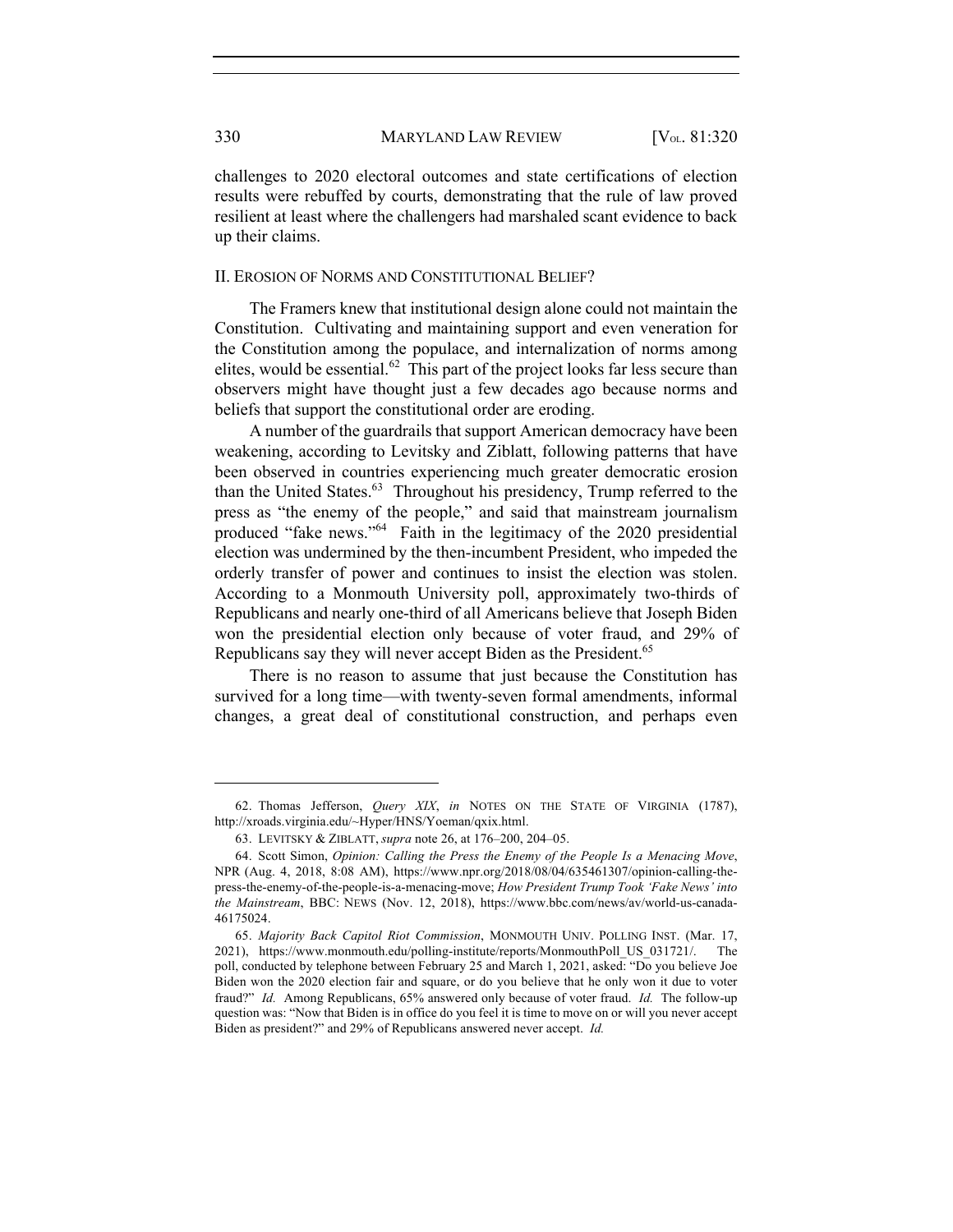redefining constitutional moments spearheaded by "the people"<sup>66</sup>—it is destined to endure in a form most constitutional scholars would recognize. One reason for confidence is that empirical evidence supports the conclusion that wealthy nations do not supplant orderly turnover of power by elections once established. Comparative political science scholar Adam Przeworski points out, for example, that "the probability that competitive elections would be replaced by some other way of selecting or imposing rules converges to zero when per capita income becomes large."67 Elections become entrenched as a mechanism for resolving conflicts without bloodshed.<sup>68</sup> Yet "[h]istorical experience suggests that when conflicts spill to the streets, public support for authoritarian measures designed to maintain public order tends to increase, even if street protests are targeted precisely against such authoritarian tendencies of governments."69

The accelerating growth of income inequality could prove a potential game changer.<sup>70</sup> Neoliberal policies, widely supported by centrist Democrats as well as Republicans, stand to exacerbate inequalities in life chances in the United States. If elected governments fail to improve the everyday lives of most people, Przeworski predicts it will only strengthen anti-system and antiestablishment sentiments, whether here or in Europe.<sup>71</sup> Distrust and suspicion of economic, political, or cultural elites may deepen resentments and further undermine support for institutions. Erosion of democratic norms and that necessary fiction of peoplehood is bound to have constitutional consequences.

Jacobsohn and Roznai contend that "[a] substantial reorientation in constitutional practice and understanding often proceeds incrementally, without a decisive rupture or violent usurpation."<sup>72</sup> Incremental changes leading to a shift in constitutional identity may not be immediately apparent.<sup>73</sup> Whether there has been a shift in constitutional identity under such circumstances depends in part on examining "aspirational commitments embedded in the document."<sup>74</sup> Such an inquiry may not be straightforward.

<sup>66.</sup> BRUCE ACKERMAN, WE THE PEOPLE: FOUNDATIONS, Vol. 1 (1991). JACOBSOHN & ROZNAI, *supra* note 22, at 17–22, 36, discuss the inadequacy of Ackerman's notion of constitutional moments, in part because revolutions may be incremental.

<sup>67.</sup> ADAM PRZEWORSKI, WHY BOTHER WITH ELECTIONS? 119 (2018).

<sup>68.</sup> *Id.* at 127 ("What is democracy other than a set of rules . . . for the solution of conflicts without bloodshed?" (quoting NORBERTO BOBBIO, THE FUTURE OF DEMOCRACY 156 (1989)). 69. *Id.* at 133.

<sup>70.</sup> On rapid changes in income and wealth distribution in the United States since roughly 1980 (and comparisons to other wealthy industrialized nations), see THOMAS PIKETTY, CAPITAL IN THE TWENTY-FIRST CENTURY 371–77 (Arthur Goldhammer trans., HARV. UNIV. PRESS 2014).

<sup>71.</sup> PRZEWORSKI, *supra* note 67, at 133.

<sup>72.</sup> JACOBSOHN & ROZNAI, *supra* note 22, at 15.

<sup>73.</sup> *Id.*

<sup>74.</sup> *Id.* at 10.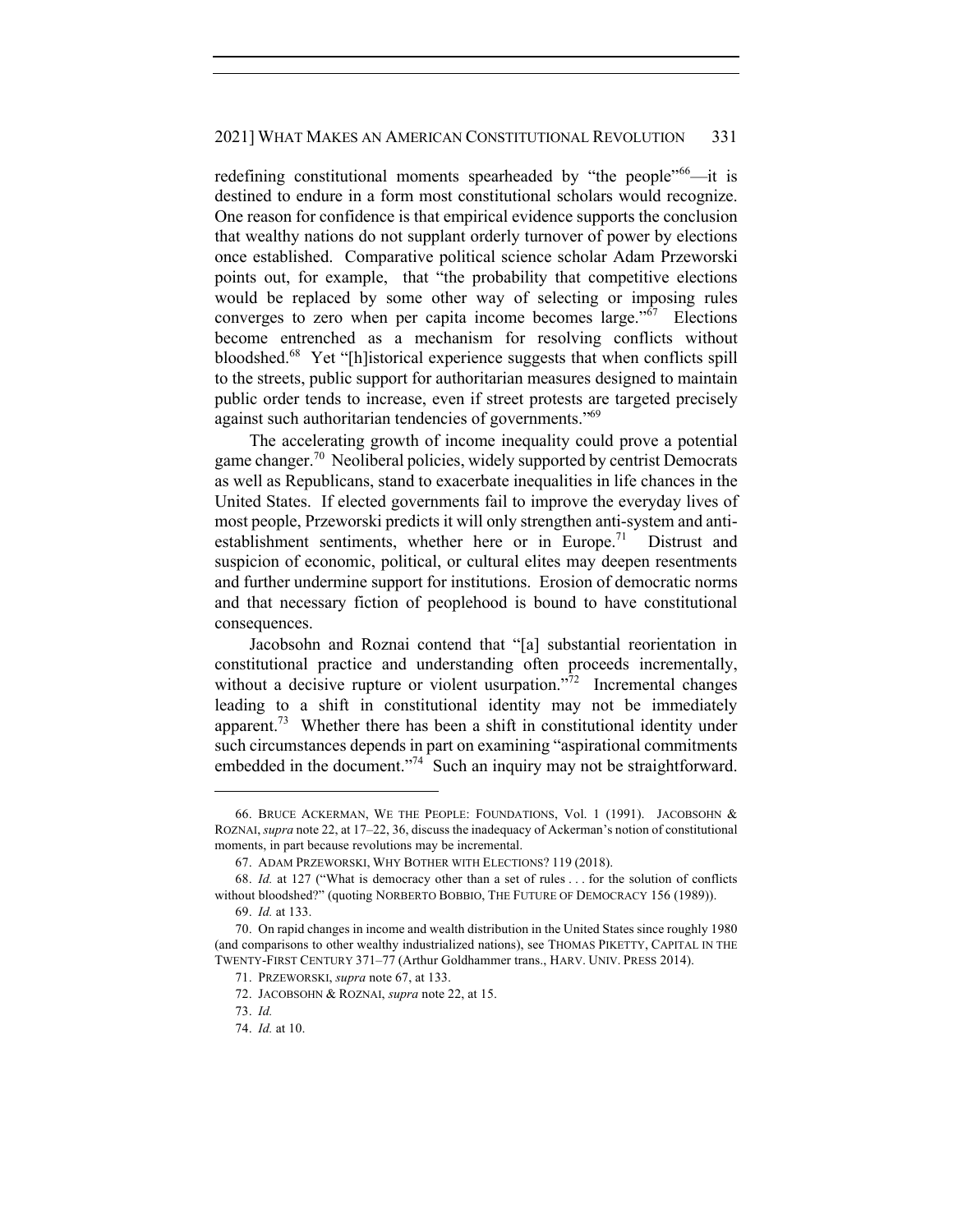For example, are rebellious references to 1776 a demand that any means necessary should be used to restore the authentic values of the American Revolution or of the Constitution—values that have been hijacked or corrupted?

Some disagreements about constitutional aspirations are likely to track longstanding disagreements about constitutional meaning. However, let me posit that reading the Constitution in light of enlightenment values (e.g., the Declaration of Independence), or stipulating that the Constitution's quest to form "a more perfect Union," includes a textual or moral commitment to expanding equality and democracy.<sup>75</sup> A revolution could then be said to occur if changes are introduced that advantage those who want to use the democratic process to restrict change and entrench their own privileges. "We the people" becomes an exclusive club. This is arguably ushering in a shift in constitutional identity.

A commitment to popular democracy is incompatible with entrenching minority control of election outcomes. In general, we believe majorities should prevail unless they violate the rights of individuals or minorities. The Senate filibuster, requiring a supermajority to invoke cloture, is often justified by arguments that a minority should be able to protect itself against majority decisions that adversely affect them.<sup>76</sup> The Constitution itself builds in the overrepresentation of lightly populated, rural, and often conservative states that we currently see in the Senate, although that institution was never designed to be based on considerations of population.<sup>77</sup> From 2015 to 2017, for instance, "the 46 Democratic caucus members in the 114th Congress received a total of 67.8 million votes in winning their seats, while the 54 Republican caucus members received 47.1 million votes."78

The situation on the House side tends to entrench minority control of election outcomes in a different manner. Through legislative control over redistricting in twenty-six states for the 2020 redistricting cycle (thirty-four in 2000 and twenty-nine in 2010), one party may garner far more votes than the other statewide but find the other party constitutes the lion's share of the

<sup>75.</sup> *See generally* JOHN HART ELY, DEMOCRACY AND DISTRUST: A THEORY OF JUDICIAL REVIEW (1980); AKHIL REED AMAR, AMERICA'S UNWRITTEN CONSTITUTION (2012).

<sup>76.</sup> Daniel Wirls, *The Senate Filibuster Explained—And Why it Should Be Allowed to Die*, CONVERSATION (Sept. 13, 2019, 2:29 PM), https://theconversation.com/the-senate-filibusterexplained-and-why-it-should-be-allowed-to-die-123551. On arguments about protecting rights of individuals or minorities by judicial review, see, for example, Terrance Sandalow, *Judicial Protection of Minorities*, 75 MICH. L. REV. 1162, 1162–63 (1977).

<sup>77.</sup> ROBERT A. DAHL, HOW DEMOCRATIC IS THE AMERICAN CONSTITUTION? 48–50, 144–45 (2d ed., 2003); SANFORD LEVINSON, OUR UNDEMOCRATIC CONSTITUTION: WHERE THE CONSTITUTION GOES WRONG (AND HOW WE THE PEOPLE CAN CORRECT IT) 49–62 (2006).

<sup>78.</sup> Dylan Matthews, *The Senate's 46 Democrats Got 20 Million More Votes than Its 54 Republicans*, VOX (Jan. 3, 2015, 10:00 AM), https://www.vox.com/2015/1/3/7482635/senatesmall-states (quoting Nathan Nicholson, a researcher at FairVote).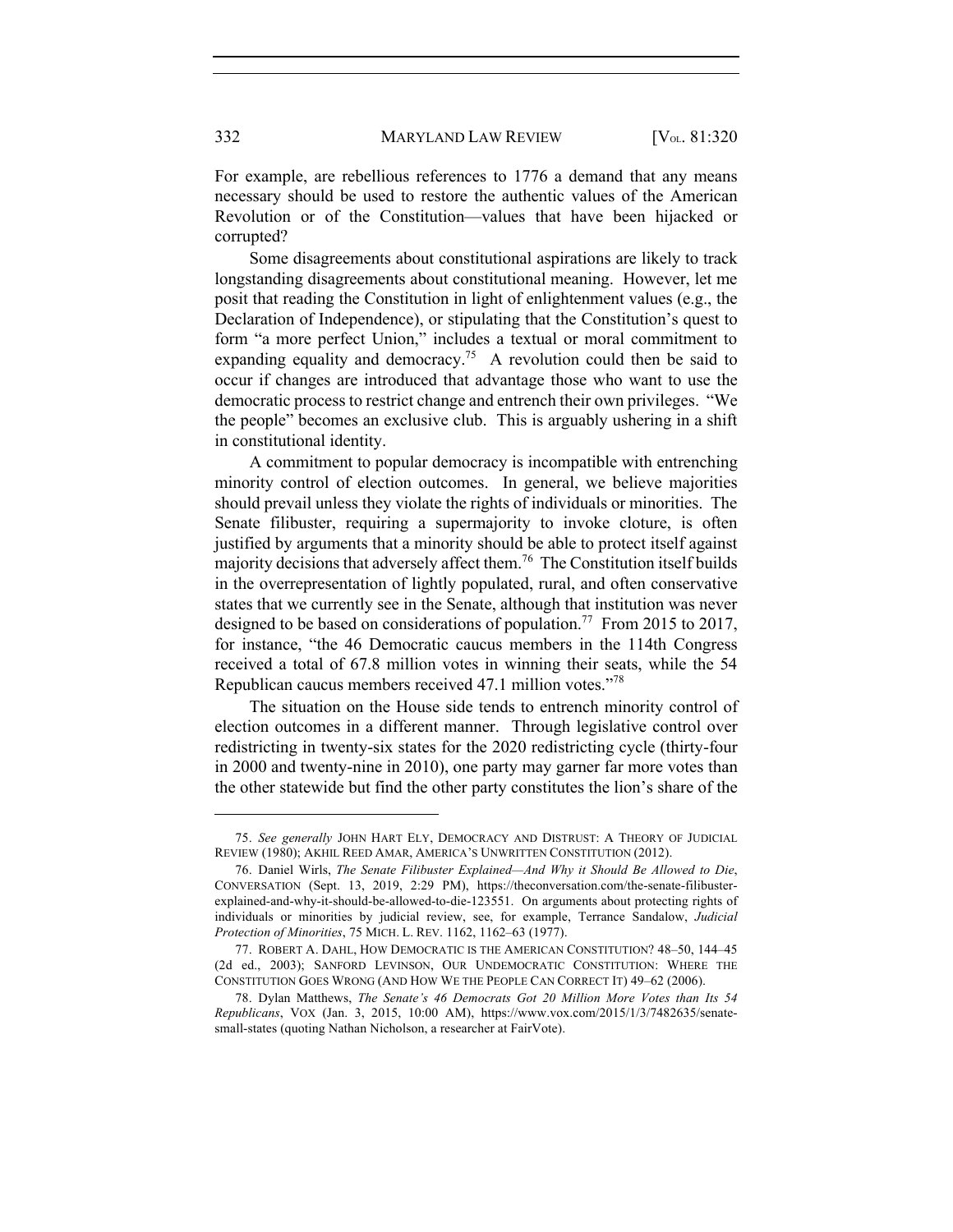state's congressional delegation.<sup>79</sup> Following an expressly partisan gerrymander, North Carolina, in 2018, elected ten Republicans and two Democrats to Congress, despite Republicans receiving just 50.4% of the vote and Democrats receiving 48.4%.<sup>80</sup>

The Supreme Court under Chief Justice John Roberts has moved away from earlier judicial efforts to protect access to the political process. In 2019, the Court determined that naked partisan gerrymandering of legislative districts was a political question having no judicial remedy.<sup>81</sup> Justice Kagan's dissent emphasized—and the conservative majority even seemed to concede—the incompatibility between partisan gerrymandering and democratic principles of equal access to the ballot box and free and fair elections.82 She pointed out that "politicians' incentives conflict with voters' interests, leaving citizens without any political remedy for their constitutional harms."<sup>83</sup> When politicians can choose their own voters, political minorities can disempower political majorities.<sup>84</sup> The Roberts Court has made it far easier for money—including corporate money—to enter the electoral arena, without regard to the appearance of corruption (Congress could regulate campaign contributions if they aimed to combat quid pro quo corruption).<sup>85</sup> The Court later loosened the definition of bribery to make it harder to convict public officials of acting in direct response to money or gifts (narrowly defining an "official act" as the specific use of formal governmental power), despite any impact on the electoral process or confidence in the same.<sup>86</sup>

The Court has given a green light to states that want to introduce restrictions on ballot access. In 2008, the Court rejected a facial challenge to

<sup>79.</sup> Doug Spencer & Justin Levitt, *National Summary*, LOY. L. SCH.: ALL ABOUT REDISTRICTING, https://redistricting.lls.edu/nationaloverview/?colorby=Institution&level=Congress&cycle=2020 (last visited Sept. 3, 2021). A potential additional harm of such practices is that U.S. congressional districts that have seen significant changes because of redistricting have become even more polarized than other districts. *See* Jamie L. Carson et al., *Redistricting and Party Polarization in the U.S. House of Representatives*, 35 AM. POLS. RSCH. 878, 878 (2007).

<sup>80.</sup> *See* Rucho v. Common Cause, 139 S. Ct. 2484, 2491 (2019). For a review of Republican and Democratic vote totals in the state, see *id.* at 2510 (Kagan, J., dissenting). In *Rucho*'s companion case, *Lamone v. Benisek*, Maryland's Democrats had gerrymandered to their advantage, seven seats to one. 348 F. Supp. 3d 493, 497 (D. Md. 2018), *vacated sub nom.*, Rucho v. Common Cause, 139 S. Ct. 2484 (2019).

<sup>81.</sup> *Rucho*, 139 S. Ct. at 2504.

<sup>82.</sup> *Id.* at 2509, 2511–12 (Kagan, J., dissenting).

<sup>83.</sup> *Id.* at 2523 (Kagan, J., concurring) (quoting Gill. v. Whitford, 138 S. Ct. 1916, 1941 (2018)).

<sup>84.</sup> *See* Brief for Bipartisan Group of Current and Former Members of the House of Representatives as Amici Curiae in Support of Appellees at 12–14, Rucho v. Common Cause, 139 S. Ct. 2484 (2019) (Nos. 18–422, 18–726).

<sup>85.</sup> *See* Citizens United v. FEC, 558 U.S. 310, 372 (2010).

<sup>86.</sup> *See* McDonnell v. United States, 136 S. Ct. 2355, 2368 (2016) (quoting 18 U.S.C. § 201(a)(3)) (involving the public corruption felony conviction of former Virginia Governor Robert McDonnell, which was overturned by the Court).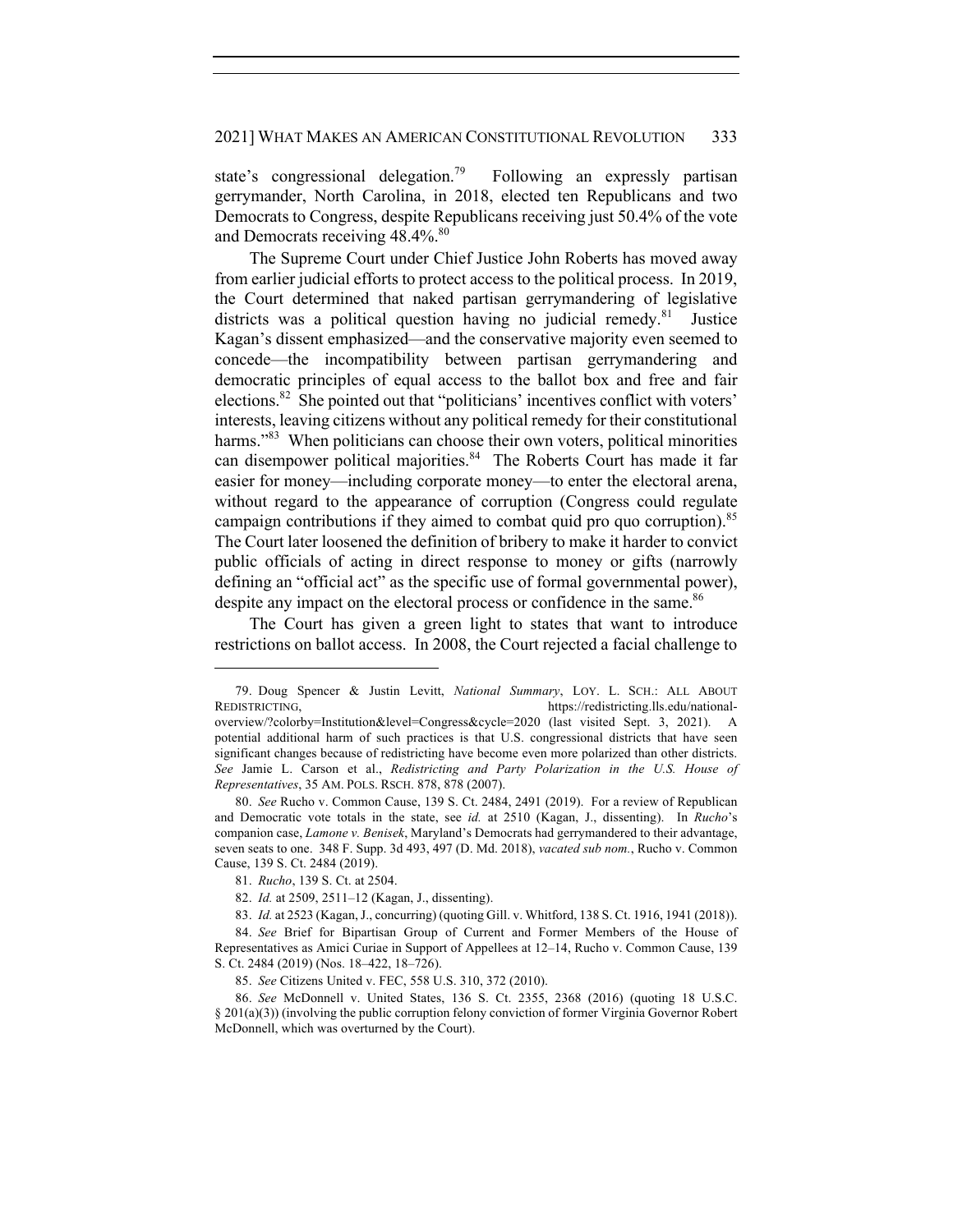334 MARYLAND LAW REVIEW [V<sub>OL.</sub> 81:320]

Indiana's strict voter identification law, finding that, even absent evidence of voter fraud, a state has an interest in preventing such fraud and in maintaining confidence in the electoral system. There was, the Court concluded, no undue burden on those who had to produce documents such as birth certificates in order to obtain the free  $ID$ .<sup>87</sup> By the time of the decision, Georgia had also implemented a strict voter identification law requiring voters to present a government-issued photo ID; a number of states followed the lead of Indiana and Georgia after the *Crawford* decision. 88

In 2013, the Court in *Shelby County v. Holder*<sup>89</sup> struck down the Section 4 coverage formula in the 1965 Voting Rights Act, thereby eliminating the Section 5 preclearance provisions that required federal approval of any jurisdictional changes to voting procedures. The Court found continuing federal oversight of certain states and jurisdictions inconsistent with federalism and offensive to the dignity interests of the states, and determined that Congress had not provided sufficient evidence of the continuing need for such oversight.<sup>90</sup> Within hours of the decision, Texas passed a voter identification law that had been stymied by the preclearance provision, accepting forms of identification more likely to be held by Republicans than Democrats.<sup>91</sup> The Court, insisting the nation had changed since 1965, thwarted the will of Congress, which passed the twenty-five-year reauthorization by a 98-0 voice vote in the Senate and a 390-33 roll call vote in the House in 2006.<sup>92</sup> On July 1, 2021, the Court upheld Arizona's new and

The decision in *Shelby County* is clear evidence that the Court's current conservative majority believes that the regulatory model that has undergirded modern voting rights

<sup>87.</sup> Crawford v. Marion Cnty. Election Bd., 553 U.S. 181, 188–89 (2008).

<sup>88.</sup> For other states, see Students of American Elections Class POLS 22, *American Elections 2020*, SWARTHMORE COLLEGE (2020), https://american-elections.swarthmore.edu/. *See also Voter Identification Requirements | Voter ID Laws*, NAT'L CONF. STATE LEGISLATURES (Aug. 9, 2021), https://www.ncsl.org/research/elections-and-campaigns/voter-id.aspx.

<sup>89.</sup> 570 U.S. 529 (2013).

<sup>90.</sup> *Id.* at 556–57.

<sup>91.</sup> Klarman, *supra* note 8, at 5.

<sup>92</sup>*. See* Actions – H.R. 9 – 109th Congress (2005-2006): Fannie Lou Hamer, Rosa Parks, and Coretta Scott King Voting Rights Act Reauthorization and Amendments Act of 2006, H.R. 9, 109th Cong. (2006), https://www.congress.gov/bill/109th-congress/house-bill/9/actions. Congress had been warned in 2009 that the coverage formula was in deep trouble as far as the Court was concerned. *See* Nw. Austin Mun. Util. Dist. No. One v. Holder, 557 U.S. 193, 211 (2009). There has been no agreement to amend it—nor any serious effort to do so since *Shelby County*. Congress had managed an amicable renewal of the VRA in 2006 only by agreeing not to introduce changes. Professors Guy-Uriel Charles and Luis Fuentes-Rohwer note that the Voting Rights Act may have been a "superstatute," by which they mean "a category of landmark legislation that addresses a significant public policy problem that if left unresolved would call into question a fundamental constitutional commitment." Guy-Uriel E. Charles & Luis Fuentes-Rohwer, *The Voting Rights Act in Winter: The Death of a Superstatute*, 100 IOWA L. REV. 1389, 1390–91 (2015). However, they point out: